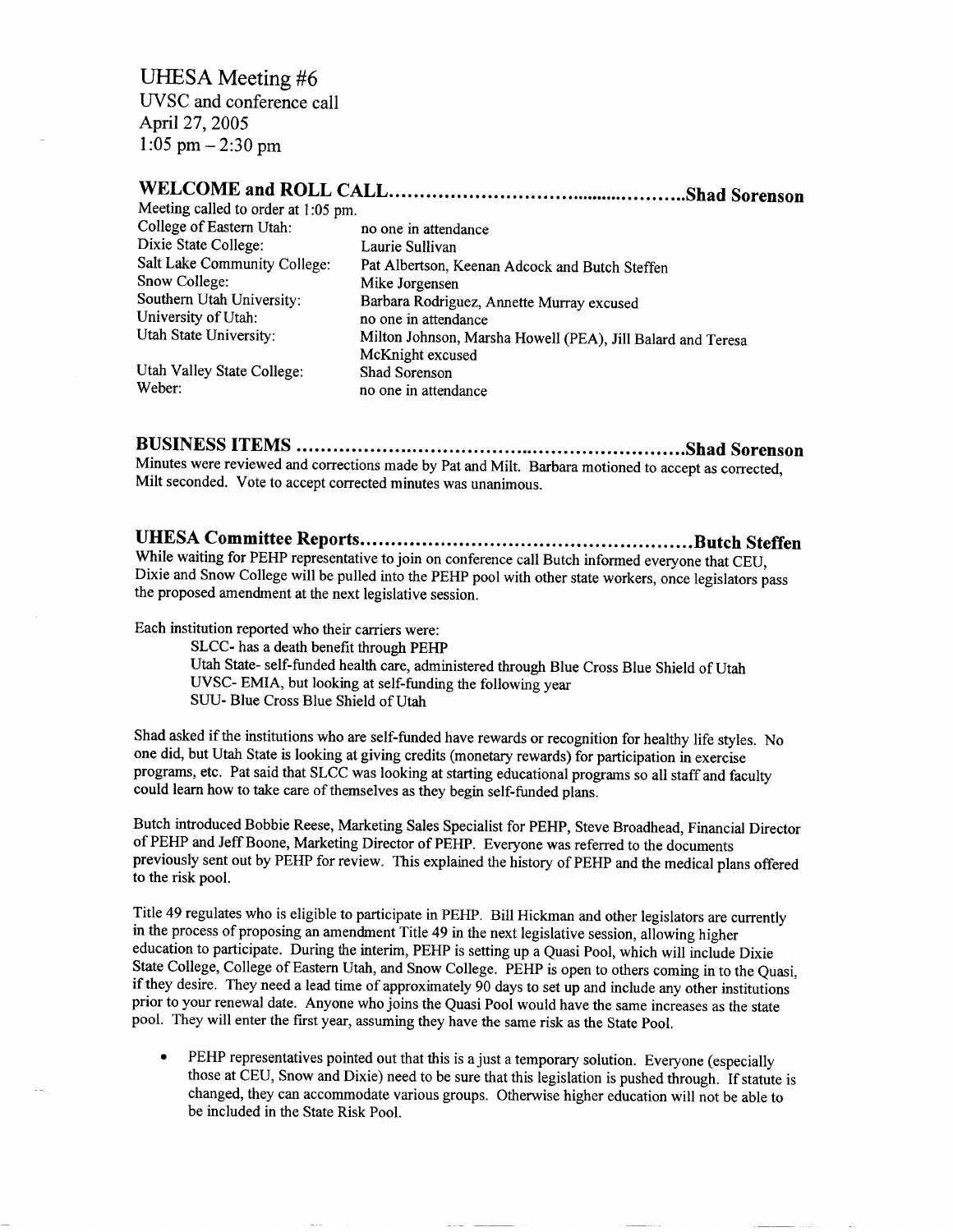It was pointed out that one advantage of belonging to PEHP is that the state legislature approves health benefits according to figures submitted by PEHP. PEHP premiums are based on what the State Legislature is paying. The State Pool is funded by the legislature.

There are two pools: State Risk Pool, which has approximately 23,000 higher ed and state employees, so costs can remain lower simply due to numbers, and the Local Government Risk Pool. There are different plans available within the pools. If you have an institution with enough numbers, you could establish your own pool.

Bonnie said she would send Butch some premium comparisons with other companies' plans. The figures are calculated on bi-weekly premiums, so if you compare costs of premiums with current premiums being paid, they may differ slightly

Laurie commented that Dixie employees are very excited about this change. Their estimated increase in health care benefits was approximately 23% with the previous company. With PEHP the increase will be 11%, which is fully funded by the state. PEHP also allows you to buy up to a different plan, if you desire. Laurie was unaware about the need to encourage legislation change. She will keep UHESA, specifically Butch, involved in what is going on and what we can do to help. Mike thought it best to work with the President of Dixie and their local legislator (probably Buill Hickman).

Bobbi, Steve and Jeff disconnected.

#### **Legislative Committee**

Butch made follow-up comments regarding health care. When the legislature funds benefits, it has already gone to the Pool. If all schools push for a change in Title 49, it leaves each institution an option to participate and it may give better bargaining leverage with your current provider when negotiation premium costs.

There is not much to report on Legislative issues. It may be good to note that \$90 million is being given to transportation over the next ten years.

There is also \$300 million in surplus. It is probably not too soon to start planning our strategies for asking for more salary increases for next year. We may want to brainstorm at our next meeting for action to begin in August. 2.5% is nice, but Butch feels we can do better than that.

Butch also noted some legislative changes:

- Debra Headden was appointed to position of legislative analyst for human services. Boyd Garrett, the lead man for higher education in the legislature, will be appointing a new person to replace her.
- Brent Goodfellow is now Senator Goodfellow
- Senator Ron Allen (Tooele) is now head of the utilities area

Milt reports that Utah State will be having a Legislative Forum this Friday. None of the legislators were available to come so they are having a presentation by their legislative liaison on finance.

#### **Communication Committee**

Shad apologized that this committee has not been utilized or even organized, according to by-laws of UHESA. It would be a good idea to get this up and running for next year. Discussion was started on suggestions, but tabled until a future meeting.

### **'Hot Issues on Your Campus Affecting Staff**

Laurie reports that they have been working on a new constitution since the exempt and nonexempt staff have split into two organizations. The President gave them until Friday to complete the revised constitution. This short time conflicts with the current constitution in the fact they are supposed to give two-weeks for staff to review any changes prior to revisions. If they do not meet the President's deadline, he says he will refuse to recognize them as an organization. Susan Gardner was forced to resign as the Vice-President (Susan is an exempt employee, but does not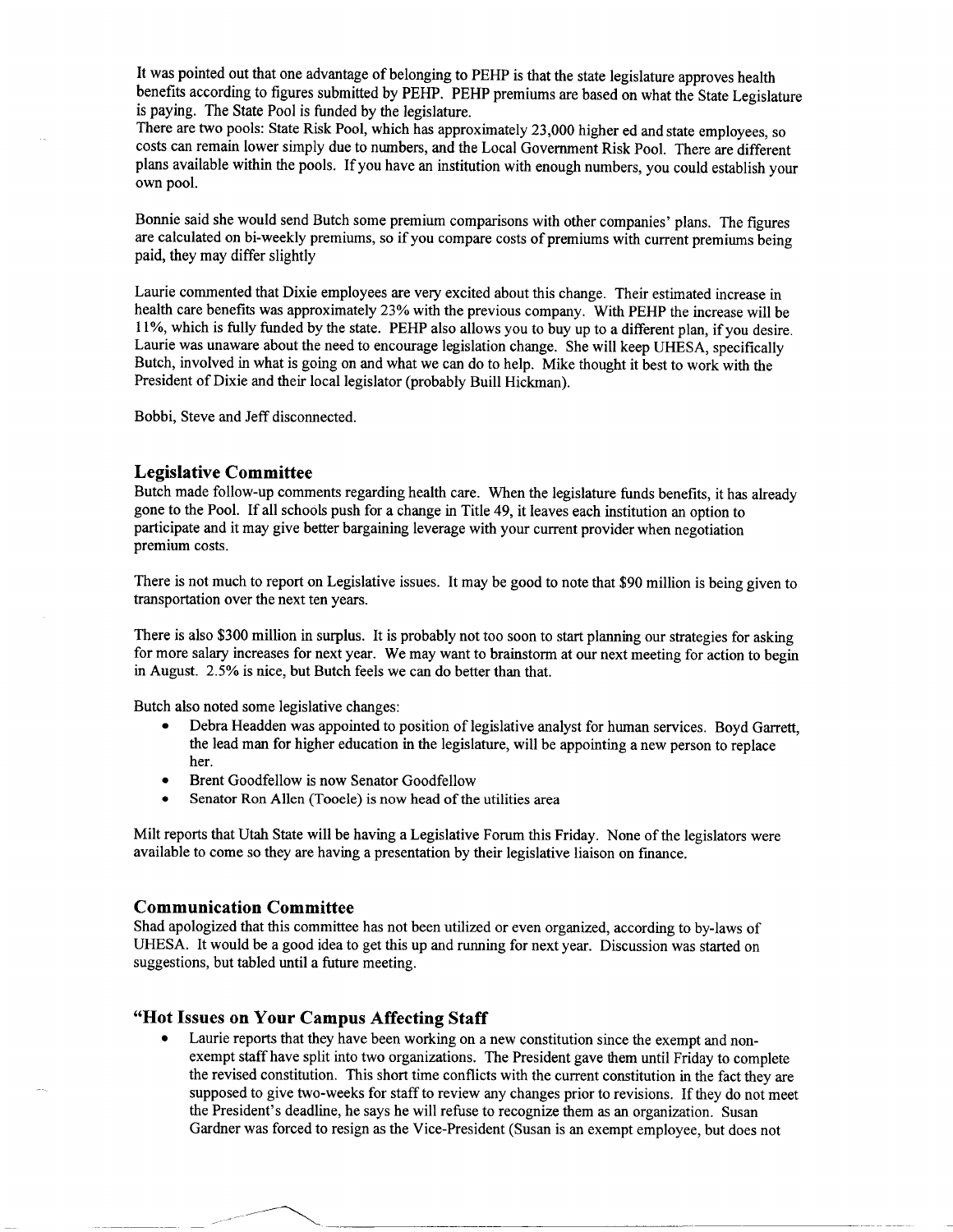want to belong to the exempt organization. She will continue to belong to the non-exempt staff organization and pay her dues, but will be a non-voting member).

- Snow College is also in the process of re-writing their constitution. Since Snow has the Richfield campus and professional and classified staff, they are working to reorganize their executive council so that it consists of members from professional staff, classified staff and staff from the Richfield campus. The president will serve a three year term, with a rotation of president between the three groups.
- Utah State reported that their CEA and PEA organizations have been working together so well that the Faculty Senators asked them to attend Faculty Senate and see what can be done to have the three groups work closer together towards common goals. Milt felt this was a phenomenal stride.
- Discussion was held again regarding which institutions have stipends for presidents, which are funded by dues and which are funded from the presidents/allocated funds (Shad will send out the Institutional Reports again to see if information on this report will help.... He also asked that everyone try to update their sections of the report)
- Barbara asked what others were doing as far as including part-time employees in recognitions, participation in associations, etc.

SLCC is also rewriting their constitution and by-laws due to restructuring of their institution. Their Staff Association has only been for full-time staff employees. Part-time employees are now being included. They define part-time as "anyone less than 75% of FTE.

Pat also pointed out that the staff association went to the faculty association and asked for funding for staff awards. They funded six part-time staff awards. These awards also included full-time ad part-time employees. For the awards, they defined part-time as being eligible for benefits (tuition waiver, health care, etc.)

#### Next **Meeting Time**

June 22,2005 at UVSC and by conference call August 4&5 meeting will be held in Ephraim, Utah hosted by Snow College

In follow-up to a suggestion by Shad last month that we meet more frequently so meetings are not so long, the only comment made regarding this was that if we had stuff to discuss that would be fine, but they were not in favor of having a meeting just to have a meeting. Laurie said she would have to consider this. It was again tabled.

Laurie wanted to meet with Shad to go over her duties and get a better understanding of her responsibilities, etc. Barbara and Laurie will travel to UVSC in June or July to meet with Shad. Laurie will call Barbara to make arrangements.

Barbara motioned to adjourn. Milt seconded. Meeting adjourned at 2:30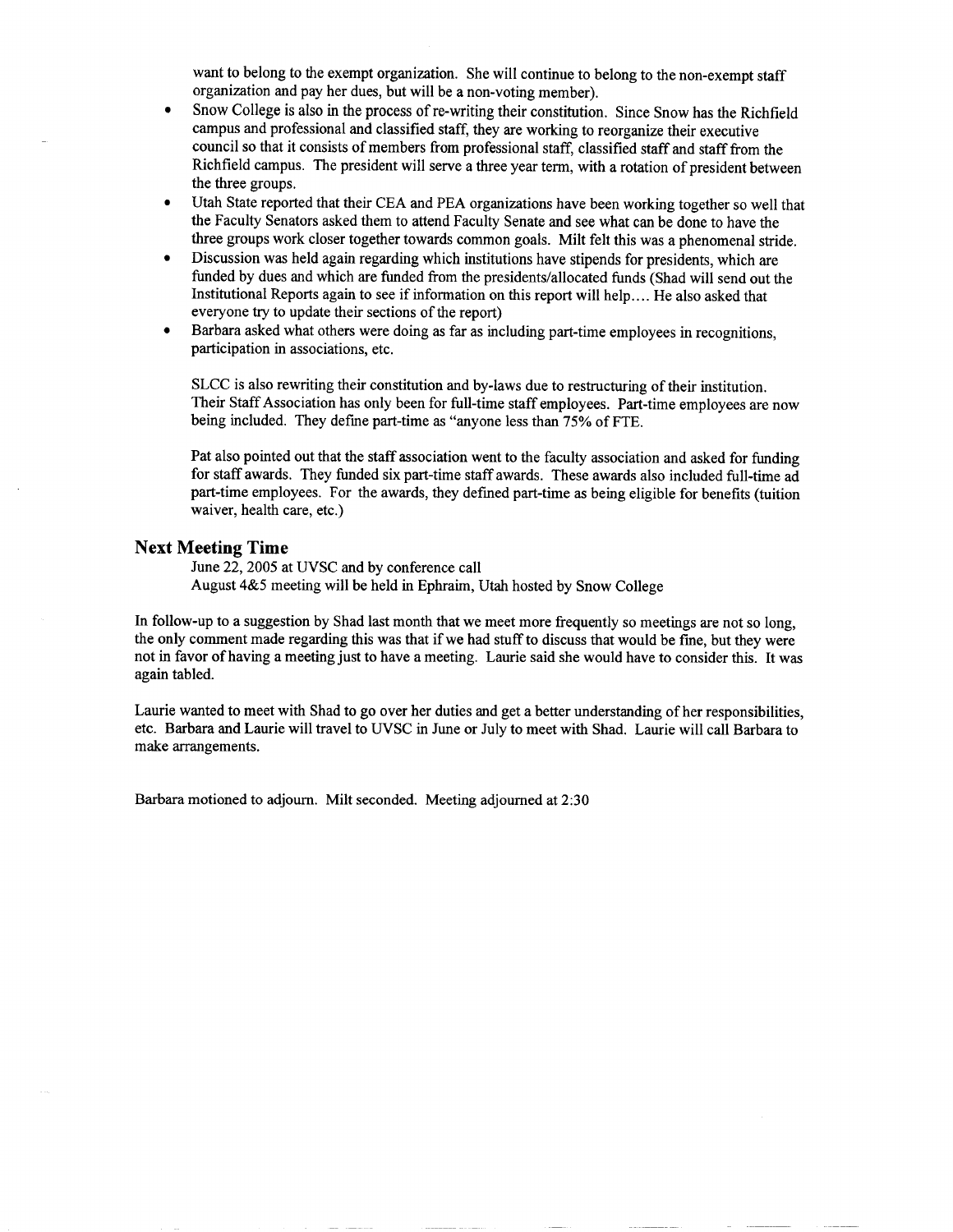# **Letter of Transmittal**

Public Employees Health Program (PEHP) is a non-profit, self-funded trust managed by the Utah State Retirement Board. Group Insurance was established by mandate in 1961 by the Utah Sate Legislature to provide insurance coverage for public employees. At that time, Group Insurance was a division of the state Department of Finance. Benefits were administered by an outside company. In 1976, Group Insurance was made a division of the Utah Retirement Systems and one year later, in 1977, the administration of the health insurance program was brought in-house and the Public Employees Health Program was established.

For over twenty years, PEHP has been providing benefits for employees of the State of Utah. In addition, Salt Lake County, Salt Lake City, and dozens of other public entities and school districts within our state also offer benefits through PEHP.

#### **Contact Person**

Linn Baker Jeff Jensen Executive Director Director 560 East 200 South 560 East 200 South Salt Lake City, Utah 84102-2004 Salt Lake City, Utah 84102-2004 801 366-7509 801 366-7508

Jeff Boone , Bobbie Reese Marketing Manager Marketing Specialist Public Employees Health Program Public Employees Health Program 560 East 200 South 560 East 200 South Salt Lake City, Utah 84102-2004 Salt Lake City, Utah 84102-2004 801366-7545 801366-7514

Public Employees Health Program Public Employees Health Program

#### **Carrier Responsibilities**

PEHP is very confidant in our ability to meet the proposed requirements of this RFP. We are certain that you would be very pleased with the coverage and service PEHP Provides. We are committed to working with your agency to continue to provide exceptional coverage for your employees.

 $\mathcal{L}=\mathcal{A}$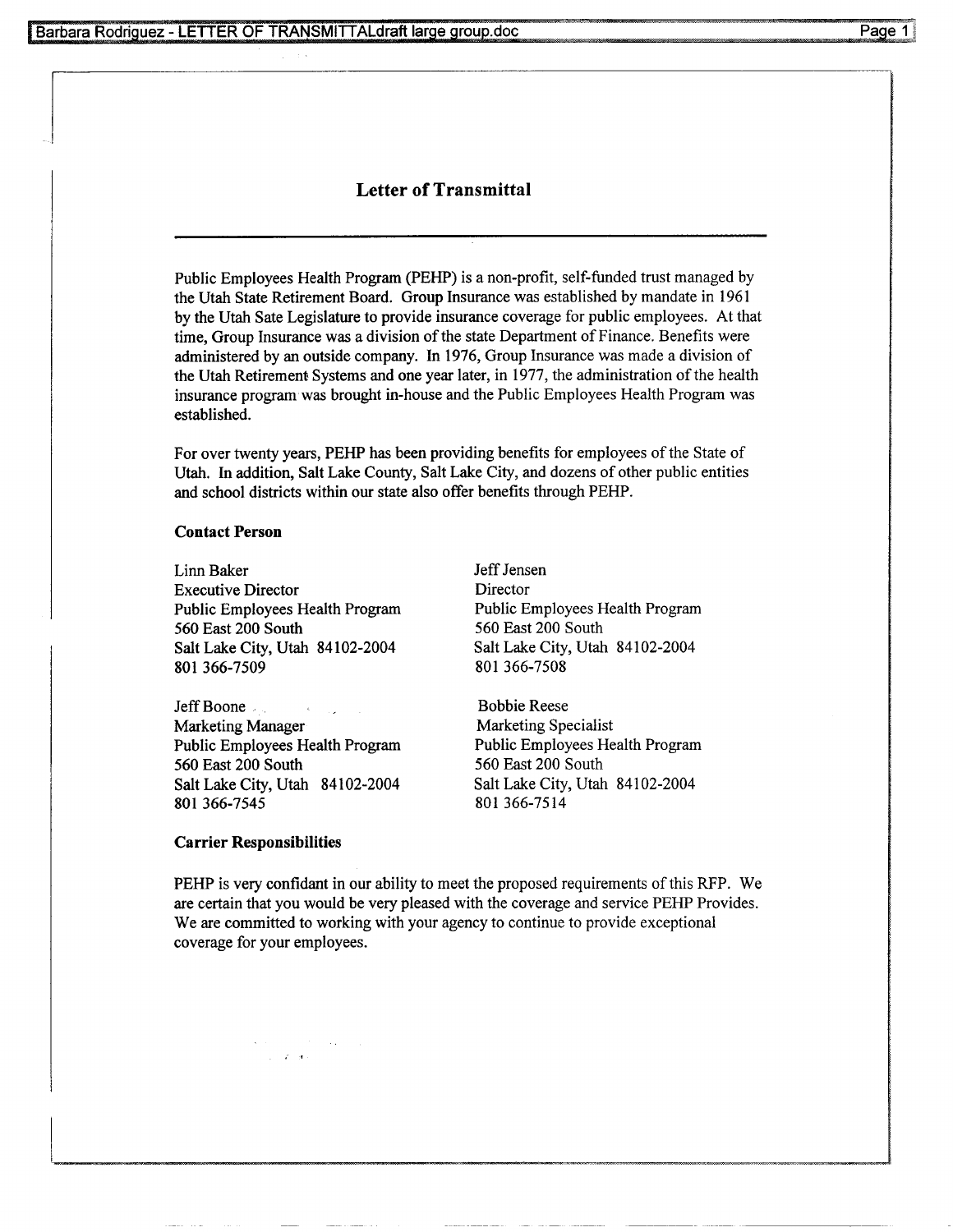# **PUBLIC EMPLOYEES HEALTH PROGRAM SELF-FUNDED, INTERNALLY-ADMINISTERED PHILOSOPHY**

PEHP is a non-profit, independent governmental agency of the state of Utah, created by the state legislature "...to provide a mechanism whereby the state, its educational institutions and political subdivisions may provide their employees with group health, dental, disability, and life insurance in the most efficient and economical manner."

PEHP administers its programs for state and local governments and school districts on a self-funded basis. The accompanying narrative, responses, and administrative fee discussions contemplate a selffunded relationship.

#### Reinsurance

PEHP provides two types of reinsurance coverage; specific stop loss and aggregate stop loss.

#### *Specific Stop Loss*

Specific stop loss protects the Risk Pool from large medical claimants that have claims dollars that exceed a set level. The level set by PEHP is \$75,000 during the twelve-month period from 7/1 to 6/30. The net (premium paid less reimbursement for claimants over \$75,000) rate for the specific reinsurance coverage depends on the overall experience of the groups participating in PEHP's reinsurance fund. The rates are determined retrospectively as of June 30<sup>th</sup>. For our most recent yearend, June 30, 2004, the net overall rate for specific reinsurance was .75%.

### *Aggregate Stop Loss*

Aggregate stop loss coverage protects the Risk Pool from total claims costs that exceed the expected claims level. The PEHP aggregate stop loss coverage covers claims that are in excess of 110% but less that 125% of expected claims. The rate for aggregate reinsurance coverage is .3%.

#### Administrative Costs

A significant advantage to self-funding your medical plan with PEHP is the low administrative cost paid for third-party administration. Your organization's administrative fee would be their *pro rata* share of PEHP's costs based on enrollment.

Our administrative charges are inclusive of all services we normally provide. If PEHP were requested to provide administrative services beyond what we do for all participants, we would negotiate a fee for that service.

**Revised** 4/27/2005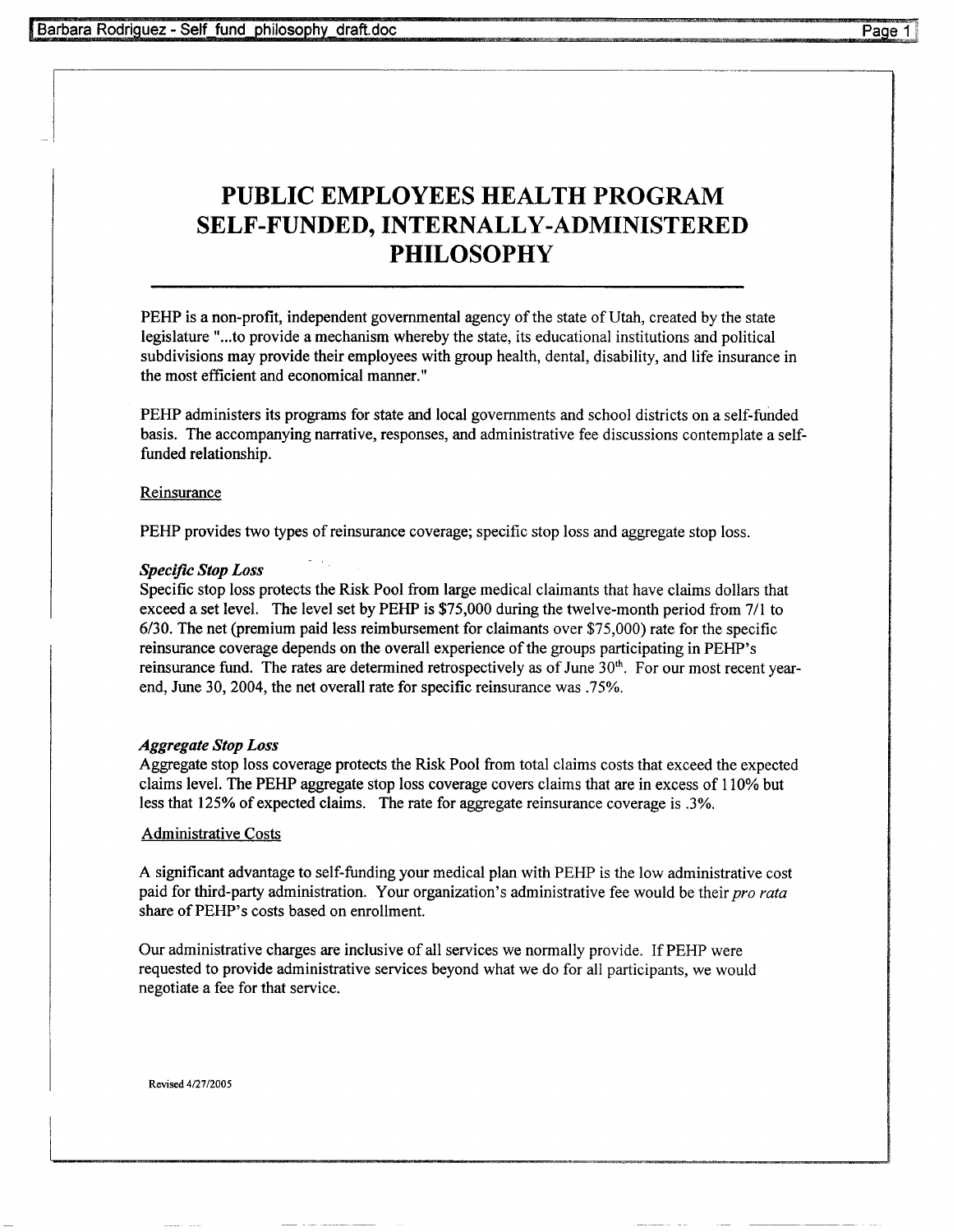

Public Employees Health Program + 560 East 200 South + Salt Lake City, UT 84102-2004 + 801.366.7514 Voice + bobbie.reese@pehp.org + 801.245.7514 Fax

# **Executive Summary**

#### *Large Group Language-over 1,000*

Public Employees Health Program (PEHP) is pleased to offer your organization PEHP Medical benefits. Our goal at Public Employees Health Program is to create easy-to-use, cost effective programs with comprehensive benefits that will help relieve many of the financial obligations experienced by employees and their families.

Groups with more than 1,000 employees may become their own "risk pool" within PEHP and as such, have more freedom to design benefit plans and funding mechanisms than groups sharing risk in multi-employer pools. . In this case, your future rates would be based on your organization's utilization. Rates will be determined each renewal period based on the agencies claims experience. Through our public/private partnerships with Altius Health Plans and Intermountain Health Care, we are able to offer two excellent plans to your employees.

#### *Small Group Language*

Although PEHP signs agreements annually with agencies participating in the Local Governments Risk Pool, new agencies entering the Pool should plan on making a three year commitment to the Pool. If an agency leaves the Pool before completing three years, the agency's rates paid into the Pool and claims paid out of the Pool will be calculated. If more claims have been paid out than rates collected the agency will be required to pay the difference to the Pool. If more rates have been collected than claims paid, the excess will stay in the Pool for the benefit of the Pool.

This Risk Pool allows you to select from three medical plans and two dental plans. You can select the benefit plan(s) that best suit your employees' healthcare needs. These self-funded programs allow all the risk to be placed in one pool, rather than spreading risk between multiple carriers. We feel that this is in the best interest of everyone because it provides the freedom of a large Preferred Provider Network with a more efficient Managed Care Network without the risk of adverse selection.

**PEHP's Preferred Care** This plan is a Preferred Provider Plan with a swing option. This plan offers the savings of a managed care Preferred Provider medical network with the freedom of choice of an indemnity plan. Services obtained from our large panel of PPO medical providers require only a low, predictable co-payment at the time of service with no additional balances due.

The participants of our large Preferred Provider network have contracted to accept the member's co-payment and PEHP's fee as payment in full for the procedure. Participating providers are contractually obligated to write off any balance above PEHP's Preferred Provider Fee Schedule.

**PEHP's Summit Care** This plan is a Managed Health Care plan with a Swing Option that uses providers and facilities contracted with Altius Health Plans. This plan features unlimited Well Care benefits and low predictable co-payments at the time of service with no additional balances due. A primary care physician and referral to see a specialist are not required. Currently Altius Health Plans is administering the claims payment, customer service, utilization management, Provider Network contracting and management for Summit Care. Geographical enrollment limitations apply.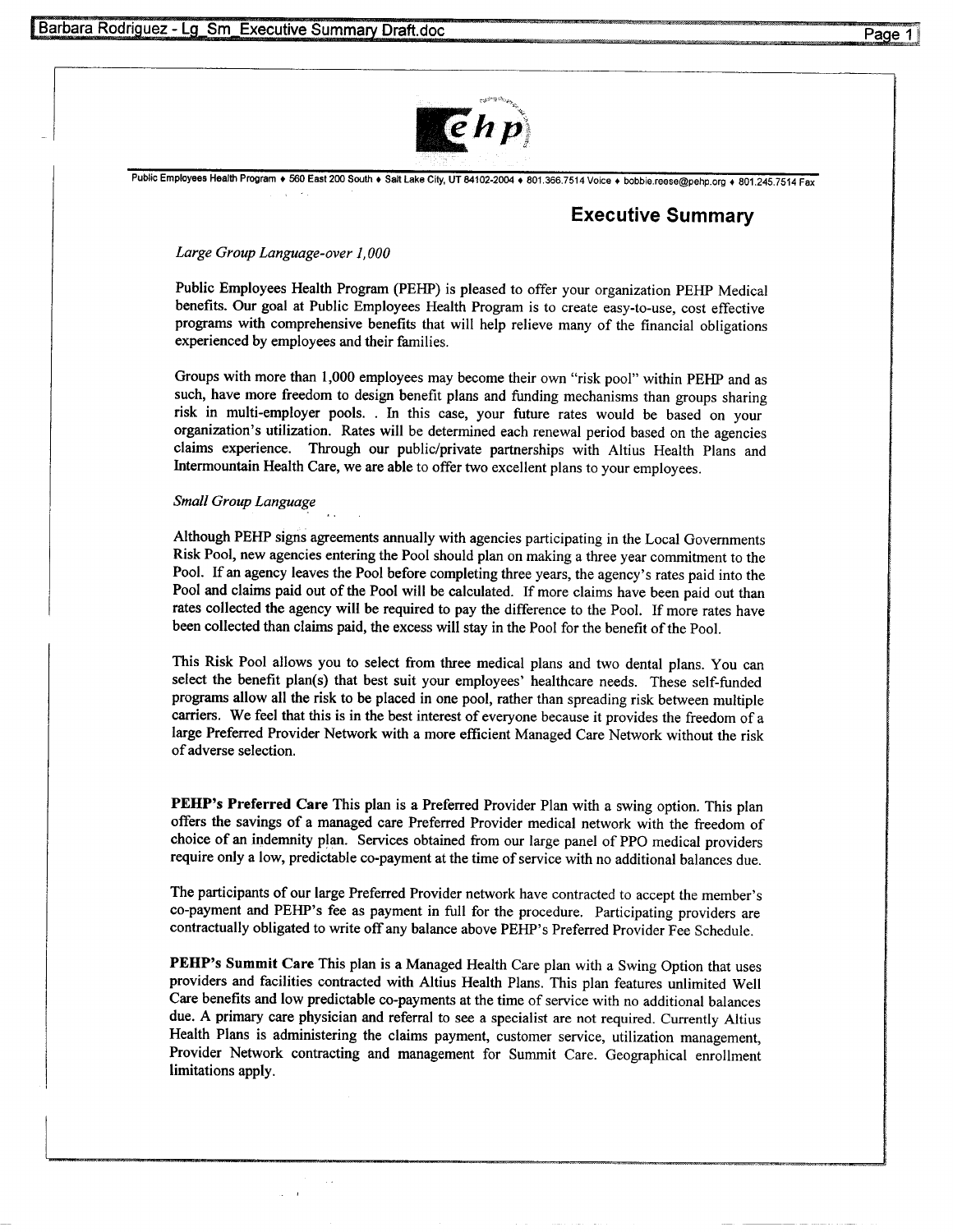#### PEHP - the Public Employees Health Program

**PEHP's Advantage Care** This plan is a Managed Health Care plan with a Swing Option that uses Intermountain Healthcare providers and facilities. This plan features unlimited Well Care benefits and low predictable co-payments at the time of service with no additional balances due. A primary care physician and referral to see a specialist are not required. Geographical enrollment limitations apply.

**Traditional Dental** This plan offers the freedom to use any provider. When a preferred provider is used the patient has the advantage of a predictable copay.

**Preferred Choice Dental** This plan offers the advantages of a managed care program with the freedom of a traditional indemnity program. When utilizing a preferred provider the patient will pay a low predictable copay with no balances to pay above the co-payment for eligible services. When using a non-preferred provider, PEHP will pay eligible benefits up to the Preferred Dental Fee Schedule and the patient will be responsible for the copayment and any remaining balance.

An important benefit included with PEHP's medical plans is the Medical Waiver of Premium provision. This provision provides for a disabled employee to have up to 22 months of medical premium waived as long as the employee is covered under an employee-sponsored long-term disability insurance plan and the employer retains group coverage with PEHP. Medical premiums may be waived beginning two months after the employees last day worked. This premium waiver applies to medical coverage only.

Other PEHP features include a rigorous credentialing process for our Preferred Providers and facilities, strict claims processing controls, superior customer service, and excellent reporting capabilities.

PEHP is confident that our administrative costs will be viewed favorably. Public Employees Health Program is committed to keeping administrative costs to a minimum.

In order for coverage to be provided by PEHP, 80% or more of the eligible employees must enroll onto a plan. However, this percentage takes into effect those employees who do not carry coverage with your agency, being they are covered on another health or dental plan as a dependent.

NOTE: If the eligibility number of eligible employees is lower than this amount (80%) or the number drops below this amount once the plan is put in place, the group would be considered ineligible at the next renewal cycle.

We appreciate the opportunity to propose our medical plans for your organization and employees. We are committed to providing an excellent benefits package as well as superior customer service as we administer the program for your employees.

Sincerely,

Linn Baker Executive Director Public Employees Health Program

Bobbie **Reese,** PEHP Marketing » 801.366.7514 Voice » 801.245.7514 Fax » bobbie.reese@pehp.org Email Page 2 of 3